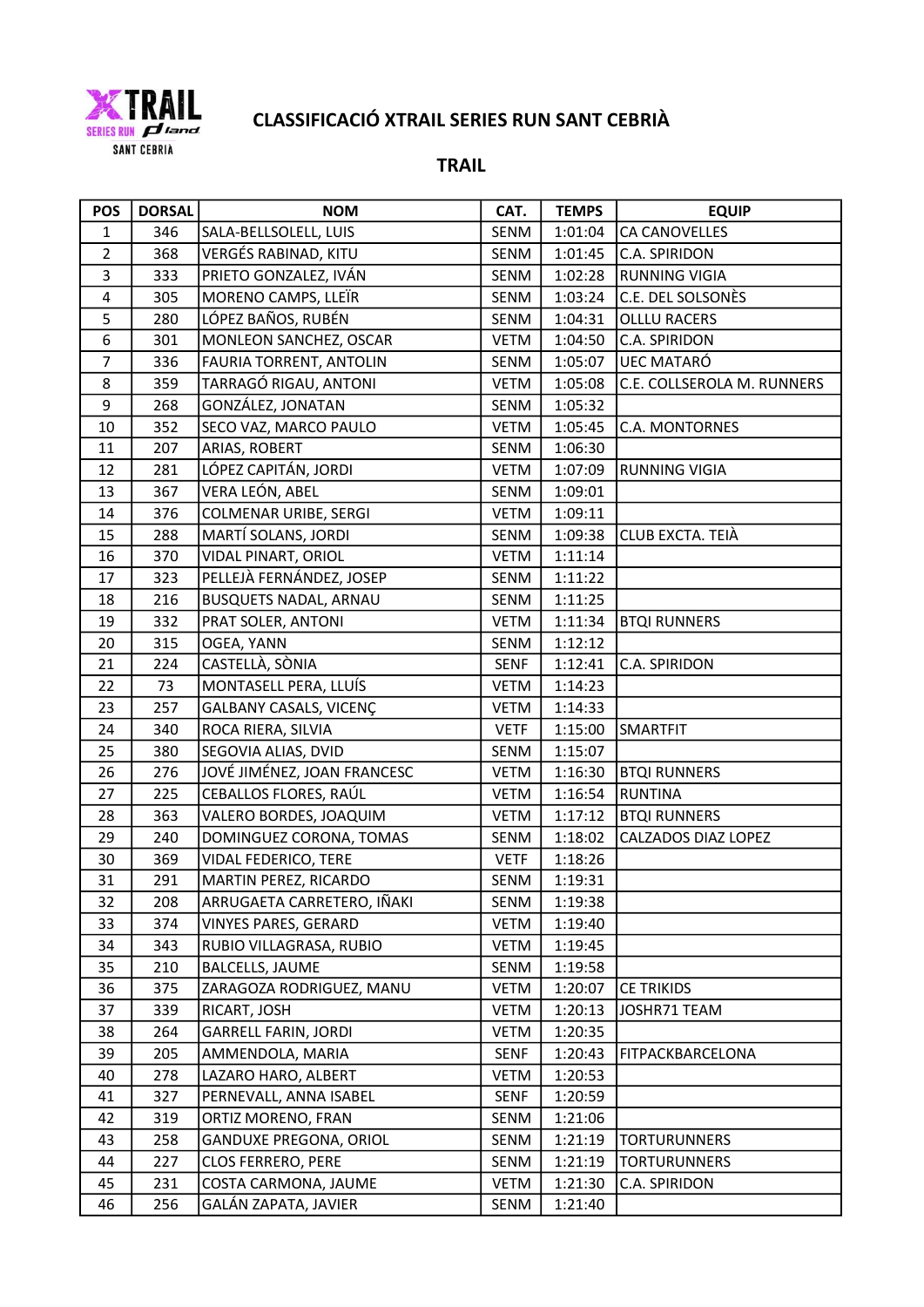

| <b>POS</b> | <b>DORSAL</b> | <b>NOM</b>                     | CAT.        | <b>TEMPS</b> | <b>EQUIP</b>                |
|------------|---------------|--------------------------------|-------------|--------------|-----------------------------|
| 47         | 329           | PLANA CAMPOS, JORDI            | <b>VETM</b> | 1:21:56      | UEC MATARÓ                  |
| 48         | 238           | DIAZ DE LOPEZ, IVAN            | SENM        | 1:23:55      |                             |
| 49         | 283           | LORANDI, MARIA FLORENCIA       | <b>SENF</b> | 1:23:56      | FITPACK                     |
| 50         | 299           | MIGUEL PIQUERO, GUSTAVO        | <b>VETM</b> | 1:24:07      |                             |
| 51         | 286           | MANSILLA EROLES, XAVIER        | VETM        | 1:24:25      |                             |
| 52         | 230           | COLLADO JAREÑO, OSCAR          | VETM        | 1:24:30      | <b>CLUB TRAIL ALBACETE</b>  |
| 53         | 201           | AGRA CECILIA, JOSÉ             | <b>VETM</b> | 1:24:50      |                             |
| 54         | 287           | MARCE SEGOVIA, MARTA           | <b>SENF</b> | 1:24:53      | <b>OUTDOOR CIRCUITS</b>     |
| 55         | 379           | ROBLEDA FONT, XAVIER           | VETM        | 1:24:59      | <b>NICK ESPORTS</b>         |
| 56         | 223           | CASAS RECODER, LAURA           | <b>SENF</b> | 1:25:41      |                             |
| 57         | 244           | ESPUNY, DANIEL                 | <b>VETM</b> | 1:26:25      |                             |
| 58         | 213           | BERROCAL BENEDICTO, MARTA      | <b>VETF</b> | 1:26:29      |                             |
| 59         | 289           | FERNANDEZ MAS, ANTONI          | SENM        | 1:26:36      |                             |
| 60         | 318           | ORTIZ MORAN, ALFRED            | <b>VETM</b> | 1:26:39      |                             |
| 61         | 273           | HERNANDEZ FERRER, DANI         | SENM        | 1:26:41      | SNTKRUNNING                 |
| 62         | 279           | LLAVARI COSP, MARTA            | <b>SENF</b> | 1:26:42      |                             |
| 63         | 314           | OCETE CLAVIJO, SERGIO          | SENM        | 1:26:45      |                             |
| 64         | 252           | FONT ALOY, JORDI               | <b>VETM</b> | 1:26:45      |                             |
| 65         | 372           | VILCHEZ NARANJO, RAFAEL PEDRO  | VETM        | 1:26:51      |                             |
| 66         | 274           | HUERTA LLUCH, ORIOL            | SENM        | 1:26:51      |                             |
| 67         | 348           | SANCHEZ, HECTOR                | <b>VETM</b> | 1:27:58      |                             |
| 68         | 212           | BERNAL ZAMORANO, JOSÉ MANUEL   | VETM        | 1:28:09      | <b>FREELETICS</b>           |
| 69         | 277           | LARA PINA, TAMARA              | <b>SENF</b> | 1:28:38      | <b>HUMANIMALS</b>           |
| 70         | 311           | NAVARRETE RODRIGUEZ, FERNANDO  | SENM        | 1:29:13      |                             |
| 71         | 378           | RAMIREZ MENSA, GERMAN          | SENM        | 1:29:17      | <b>RUNNING VIGIA</b>        |
| 72         | 242           | DURAN PARRAS, ANGEL            | SENM        | 1:29:40      |                             |
| 73         | 220           | CARITJ COSTA, PATRÍCIA         | <b>SENF</b> | 1:30:36      |                             |
| 74         | 247           | FABREGAT, ALBERTO              | SENM        | 1:31:04      |                             |
| 75         | 236           | DE VRIES, MARCO                | <b>VETM</b> | 1:31:25      |                             |
| 76         | 284           | LORENTE CLAPES, MAR            | <b>VETF</b> | 1:31:37      | <b>CENTRE DENTAL CLAPES</b> |
| 77         | 360           | TEJEDOR GONZALEZ, ALFONSO      | <b>VETM</b> | 1:31:52      |                             |
| 78         | 344           | RUIZ VIVANCOS, DIANA           | <b>VETF</b> | 1:32:41      | <b>CE TRIKIDS</b>           |
| 79         | 345           | SALA PARRA, POL                | <b>VETM</b> | 1:32:41      |                             |
| 80         | 297           | MENDO NICOLAS, XAVIER          | SENM        | 1:33:36      |                             |
| 81         | 362           | TORRES GONZÁLEZ, SANDRA        | SENF        | 1:35:26      | <b>TORTURUNNERS</b>         |
| 82         | 204           | ALONSO SERRANO, NURIA          | <b>VETF</b> | 1:35:32      | <b>PRORUNNERS</b>           |
| 83         | 271           | <b>GRAELL SOLE, ROGER</b>      | VETM        | 1:35:44      |                             |
| 84         | 321           | PAUNERO PASSOLS, MARTÍ         | SENM        | 1:36:43      |                             |
| 85         | 239           | DOMÍNGUEZ BONILLA, JOSE        | SENM        | 1:36:46      | <b>RUNNING VIGIA</b>        |
| 86         | 293           | MARTÍNEZ OLIVE, SERGIO         | VETM        | 1:37:00      | <b>UBICORNIX TEAM</b>       |
| 87         | 298           | MESTRES ESPINOSA, JOSE         | <b>VETM</b> | 1:37:04      | <b>APUNT TEAM</b>           |
| 88         | 267           | GOMEZ SERRA, ALVAR             | SENM        | 1:37:11      |                             |
| 89         | 63            | MERINO NAVAS, FRANCISCO JAVIER | <b>VETM</b> | 1:37:43      |                             |
| 90         | 105           | SALVADOR GAZQUEZ, ANNA         | <b>VETF</b> | 1:37:53      |                             |
| 91         | 285           | LUQUE RUBIO, AARON             | SENM        | 1:38:33      |                             |
| 92         | 248           | FARRERO, SARA                  | <b>VETF</b> | 1:39:10      | PIRI                        |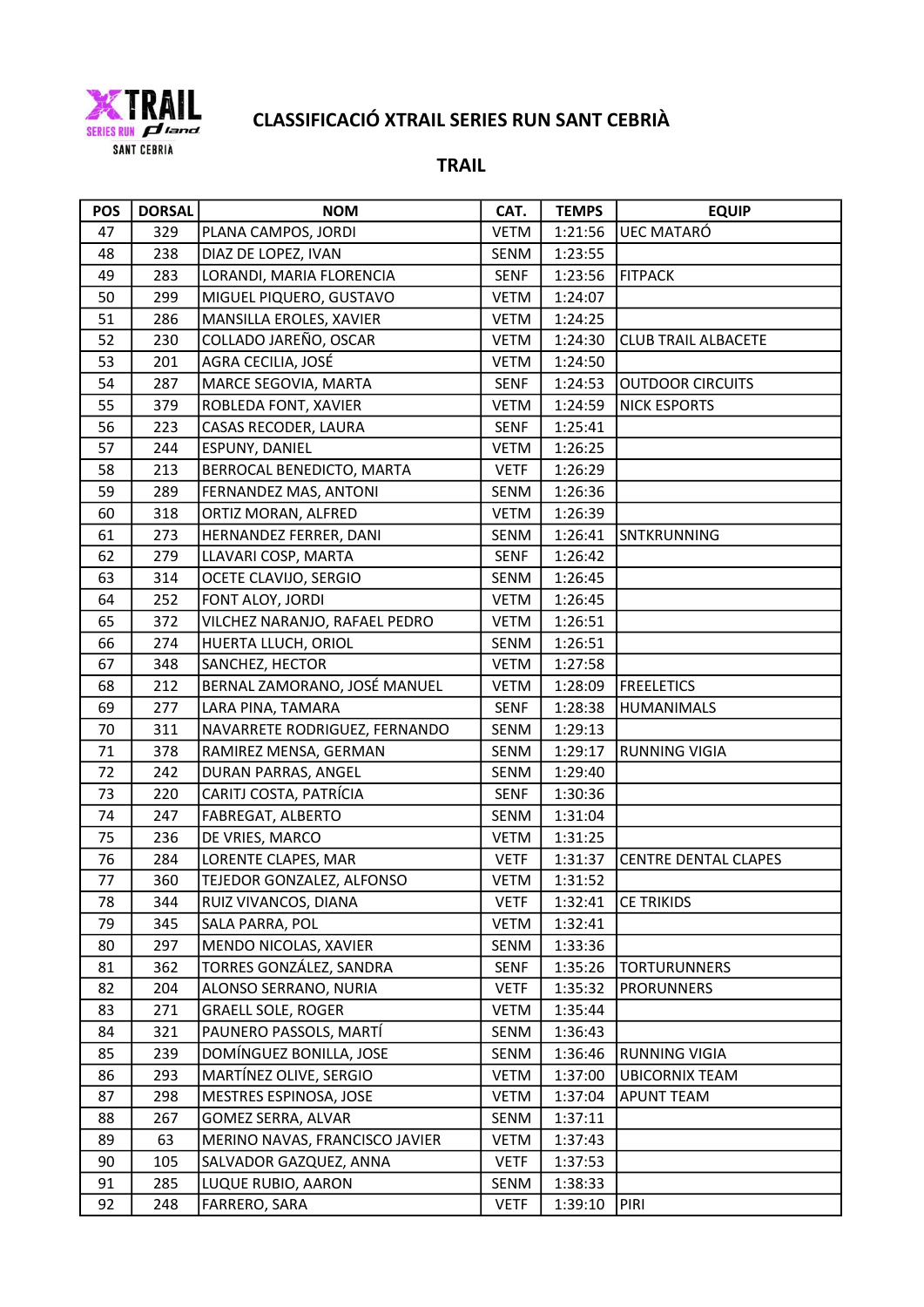

| <b>POS</b> | <b>DORSAL</b> | <b>NOM</b>                        | CAT.        | <b>TEMPS</b> | <b>EQUIP</b>           |
|------------|---------------|-----------------------------------|-------------|--------------|------------------------|
| 93         | 316           | OLIVA COLET, JOSEP Mª             | <b>VETM</b> | 1:39:19      |                        |
| 94         | 341           | RODRIGUEZ CASTRO, SELENA          | <b>SENF</b> | 1:39:39      | <b>RUNNING VIGIA</b>   |
| 95         | 245           | ESTAPÉ BAUTISTA, MONTSE           | <b>SENF</b> | 1:40:32      |                        |
| 96         | 202           | ALBERICH MASSAGUER, JAVIER        | <b>VETM</b> | 1:40:41      | L HOSPITALET ATLETISME |
| 97         | 262           | GARCIA OLMOS, JOSE                | <b>VETM</b> | 1:41:15      |                        |
| 98         | 203           | ALONSO FERNANDEZ, CARLOS          | <b>VETM</b> | 1:41:20      |                        |
| 99         | 377           | PASCUAL ULLOD, MARC               | SENM        | 1:41:58      |                        |
| 100        | 265           | GIORGIO, FAUSTINE                 | <b>SENF</b> | 1:42:00      |                        |
| 101        | 209           | ATIENZA CID, SERGI                | <b>VETM</b> | 1:42:09      |                        |
| 102        | 275           | JIMENEZ PEREZ, JORDI              | <b>VETM</b> | 1:42:28      |                        |
| 103        | 282           | LÓPEZ COSTA, FLEKY                | <b>VETM</b> | 1:42:43      |                        |
| 104        | 328           | PIZARRO GENOVÉS, ANA              | <b>SENF</b> | 1:42:44      |                        |
| 105        | 320           | PARES VERDAGUER, GERARD           | <b>VETM</b> | 1:42:52      | <b>MYRMIDONS TEAM</b>  |
| 106        | 351           | SANCHEZ CORDON, GEORGINA          | <b>SENF</b> | 1:44:24      |                        |
| 107        | 309           | MUÑOZ, JOSEP M                    | <b>VETM</b> | 1:44:33      | PIRI                   |
| 108        | 364           | VASQUEZ ROJAS, ANGELA             | <b>SENF</b> | 1:45:20      |                        |
| 109        | 358           | TARDY, AURÉLIE                    | <b>VETF</b> | 1:45:51      |                        |
| 110        | 232           | CRISTÒFOL CLOUGH, SASHA           | <b>VETF</b> | 1:46:38      |                        |
| 111        | 366           | VELASCO FARGAS, MIQUEL            | <b>VETM</b> | 1:47:57      |                        |
| 112        | 349           | SANCHEZ, JESUS                    | <b>VETM</b> | 1:48:10      |                        |
| 113        | 206           | AMORÓS VALENCIANO, MÓNICA         | <b>VETF</b> | 1:49:47      |                        |
| 114        | 324           | PELLEJA IRACHETA, JOSEP           | <b>VETM</b> | 1:49:48      |                        |
| 115        | 313           | NOGUÉS RUBIO, GLÒRIA              | <b>VETF</b> | 1:50:37      | A4ELKM                 |
| 116        | 308           | MUÑOZ, CRISTINA                   | <b>SENF</b> | 1:51:12      |                        |
| 117        | 263           | GARCIA RODRIGUEZ, XAVI            | VETM        | 1:51:18      | UEC MATARÓ             |
| 118        | 361           | TIRADOS, DIANA                    | <b>VETF</b> | 1:51:22      |                        |
| 119        | 290           | MARTÍ TOUS, MARC                  | SENM        | 1:52:04      |                        |
| 120        | 294           | MATTHIJSSEN, THOMAS               | SENM        | 1:52:09      |                        |
| 121        | 300           | MIRALPEIX GOMÀ, MARTA             | <b>VETF</b> | 1:52:20      |                        |
| 122        | 259           | <b>GARCIA, NANCY</b>              | <b>VETF</b> | 1:54:14      | <b>C.E. KATRINES</b>   |
| 123        | 356           | SICRES CIURANA, ROSANNA           | <b>VETF</b> | 1:54:35      |                        |
| 124        | 302           | MORALES, NELLY                    | <b>SENF</b> | 1:55:02      |                        |
| 125        | 243           | ESCÁMEZ CARLES, YOLANDA           | <b>VETF</b> | 1:55:06      |                        |
| 126        | 365           | VÁZQUEZ GORDILLO, MONTSE          | <b>VETF</b> | 1:55:07      |                        |
| 127        | 218           | CAMPS FERRERES, DAVID             | <b>VETM</b> | 1:55:10      | CAEI                   |
| 128        | 219           | CAPDEVILA GRAU, ANA MARTA         | <b>SENF</b> | 1:56:07      | <b>WETRACKS</b>        |
| 129        | 322           | PELEGRINA BALLESTEROS, CHARI      | <b>VETF</b> | 1:59:58      |                        |
| 130        | 237           | DÍAZ, ELSA                        | <b>VETF</b> | 2:00:09      | C.E. KATRINES          |
| 131        | 255           | <b>GALAN, MARIBEL</b>             | <b>VETF</b> | 2:00:33      |                        |
| 132        | 215           | BORRAS MOLES, JOSE LUIS           | VETM        | 2:01:09      |                        |
| 133        | 337           | QUIROGA FERNANDEZ, MARI CARMEN    | <b>VETF</b> | 2:02:04      | L'HOSPITALET ATLETISME |
| 134        | 292           | MARTINEZ DIAZ, JORDI              | <b>VETM</b> | 2:02:52      |                        |
| 135        | 353           | SERRA BATLLE, MARTA               | <b>SENF</b> | 2:04:41      |                        |
| 136        | 354           | SERRA MAÑES, JOAQUIM              | <b>VETM</b> | 2:04:47      |                        |
| 137        | 254           | GABIÁN MARTÍNEZ, MARÍA DEL CARMEN | SENF        | 2:04:50      | <b>WETRACKS</b>        |
| 138        | 312           | NAVARRO DARDER, CARME             | <b>VETF</b> | 2:04:51      | C.E. KATRINES          |